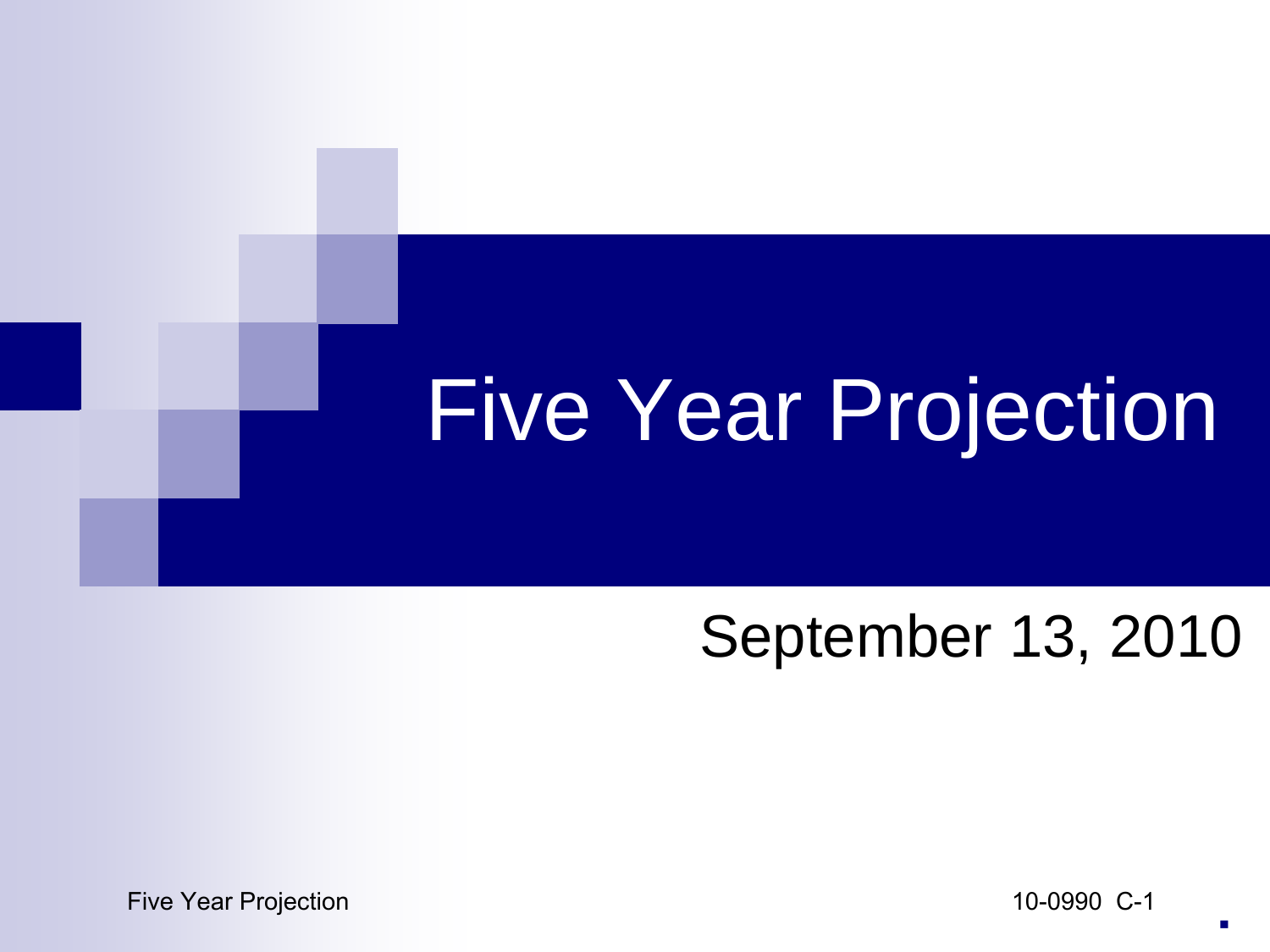### Five Year Projection

|                     | <b>FY</b>      | <b>FY</b>      | <b>FY</b>      | <b>FY</b>      | <b>FY</b>      |
|---------------------|----------------|----------------|----------------|----------------|----------------|
| As of June 22       | 2010-2011      | 2011-2012      | 2012-2013      | 2013-2014      | 2014-2015      |
| <b>Revenues</b>     | 195,438,929    | 184,894,510    | 186,523,502    | 188,383,614    | 190,370,853    |
| Appropriations      | 195,438,929    | 200,053,040    | 207,143,876    | 214,499,959    | 222, 122, 183  |
| Total               | $\overline{0}$ | (15,158,529)   | (20, 620, 374) | (26, 116, 345) | (31, 751, 330) |
|                     |                |                |                |                |                |
| <b>Revised 7/26</b> |                |                |                |                |                |
| <b>Revenues</b>     | 193,736,113    | 183,702,221    | 185,418,870    | 187,267,489    | 189,198,906    |
| Appropriations      | 195,248,053    | 200,053,040    | 207,143,876    | 214,499,959    | 222,122,183    |
| Total               | (1,511,940)    | (16, 350, 818) | (21, 725, 007) | (27, 232, 470) | (32, 923, 277) |
|                     |                |                |                |                |                |
| <b>Addenda</b>      |                |                |                |                |                |
| Revenues            | 200,744,474    | 187,464,482    | 189,178,887    | 190,945,091    | 192,725,900    |
| Appropriations      | 200,744,474    | 198,434,228    | 205,545,330    | 212,806,545    | 220,329,807    |
| Total               | $\overline{0}$ | (10, 969, 746) | (16, 366, 443) | (21, 861, 454) | (27,603,907)   |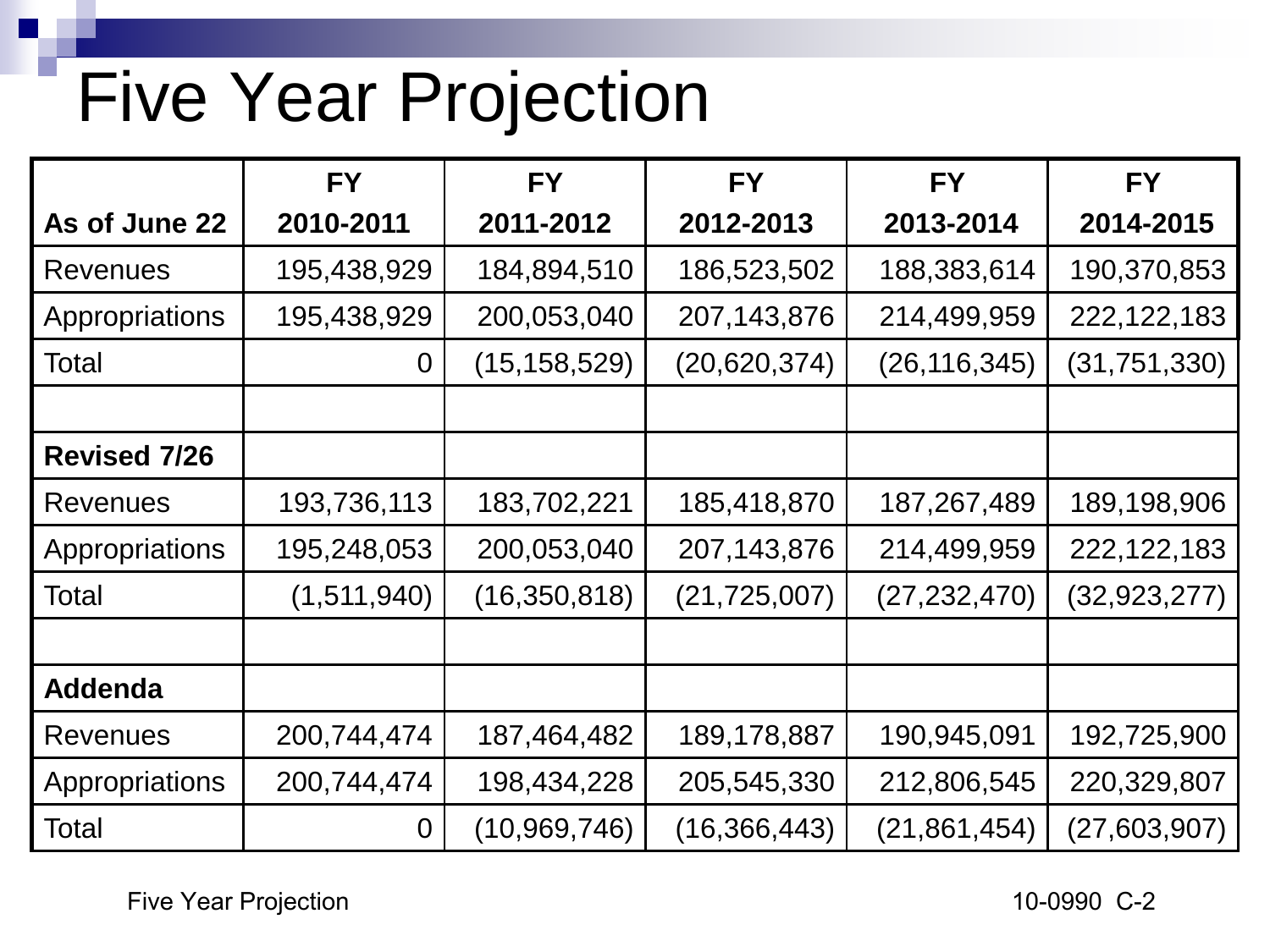### Five Year Projection

|                 | <b>FY</b>      | <b>FY</b>      | <b>FY</b>      | <b>FY</b>      | <b>FY</b>     |
|-----------------|----------------|----------------|----------------|----------------|---------------|
| As of June 22   | 2010-2011      | 2011-2012      | 2012-2013      | 2013-2014      | 2014-2015     |
| <b>Revenues</b> | 195,438,929    | 184,894,510    | 186,523,502    | 188,383,614    | 190,370,853   |
| Appropriations  | 195,438,929    | 200,053,040    | 207,143,876    | 214,499,959    | 222, 122, 183 |
| Total           | $\overline{0}$ | (15, 158, 529) | (20, 620, 374) | (26,116,345)   | (31,751,330)  |
|                 |                |                |                |                |               |
| <b>Addenda</b>  |                |                |                |                |               |
| <b>Revenues</b> | 200,744,474    | 187,464,482    | 189,178,887    | 190,945,091    | 192,725,900   |
| Appropriations  | 200,744,474    | 198,434,228    | 205,545,330    | 212,806,545    | 220,329,807   |
| Total           | $\Omega$       | (10,969,746)   | (16, 366, 443) | (21, 861, 454) | (27,603,907)  |
|                 |                |                |                |                |               |
| <b>Variance</b> |                |                |                |                |               |
| <b>Revenues</b> | 5,305,545      | 2,569,972      | 2,655,385      | 2,561,477      | 2,355,047     |
| Appropriations  | 5,305,545      | (1,618,812)    | (1,598,546)    | (1,693,414)    | (1,792,376)   |
| Total           | $\overline{0}$ | (4, 188, 783)  | (4, 253, 931)  | (4,254,891)    | (4, 147, 423) |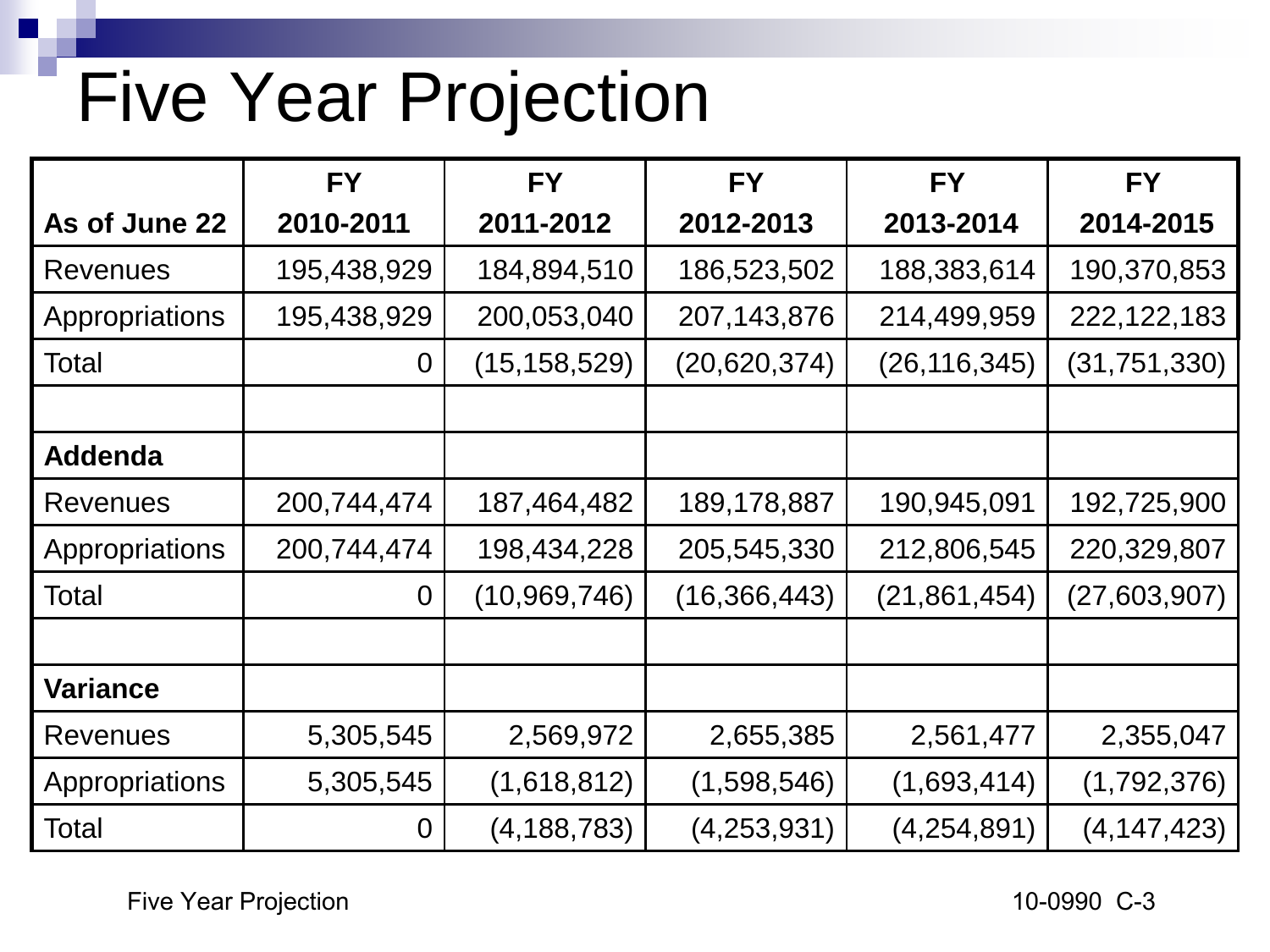## Primary Reasons for Variance

- FY 2010-11 changes due primarily to increased fund balance offset with increase to contingency
- **FY 2011-12 assumes \$4.8M of FY 2010-**11 carryforward additional Contingency (one-time funds) being set aside as Designation for Capital Projects (placeholder only)

Notice Designation for Capital Projects increases from \$1.8M to \$6.6M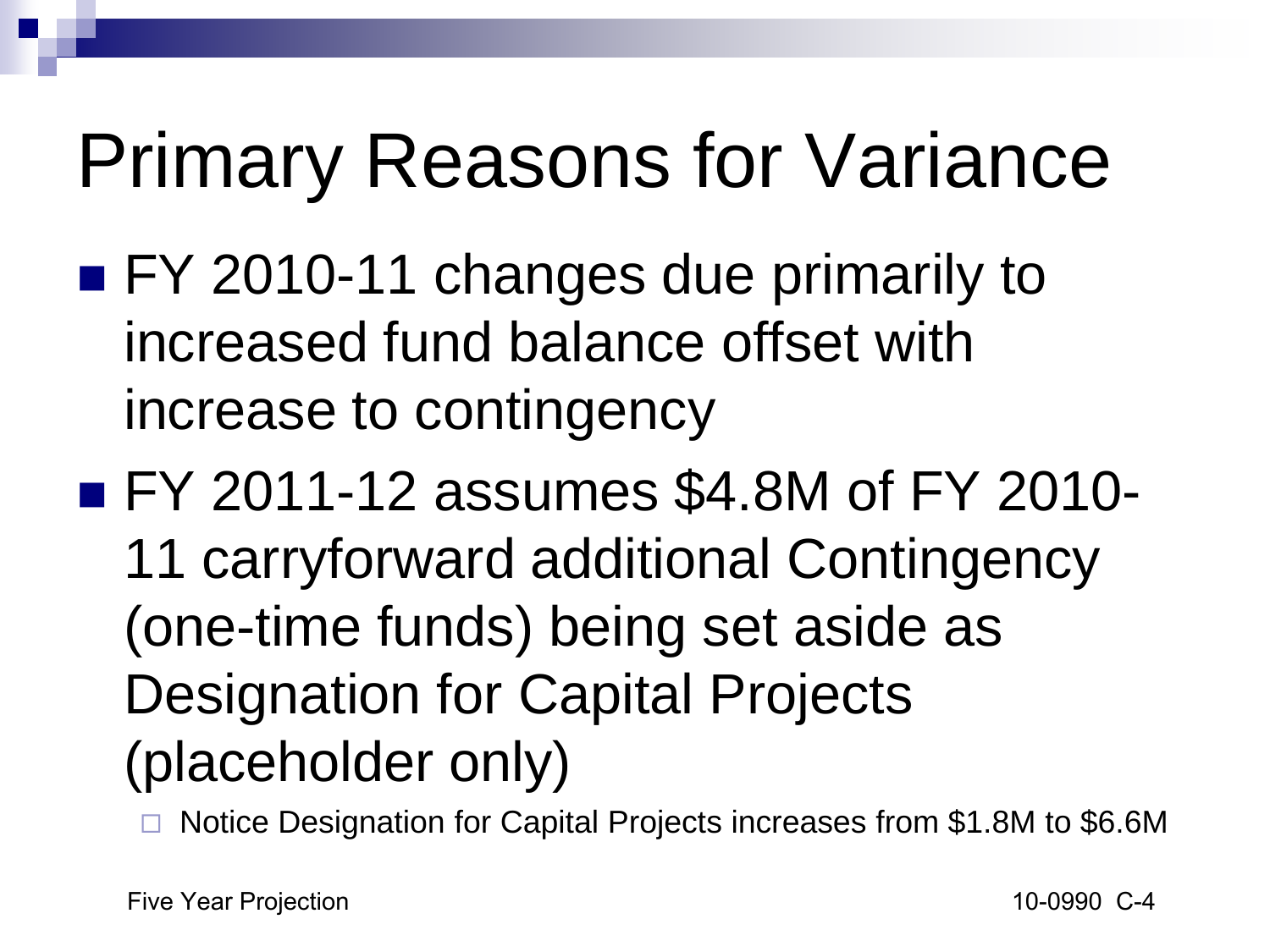## Primary Reasons for Variance

■ Beginning in FY 2011-12 sustainable ERI savings of approximately \$3.3M are anticipated, and deficit is decreased accordingly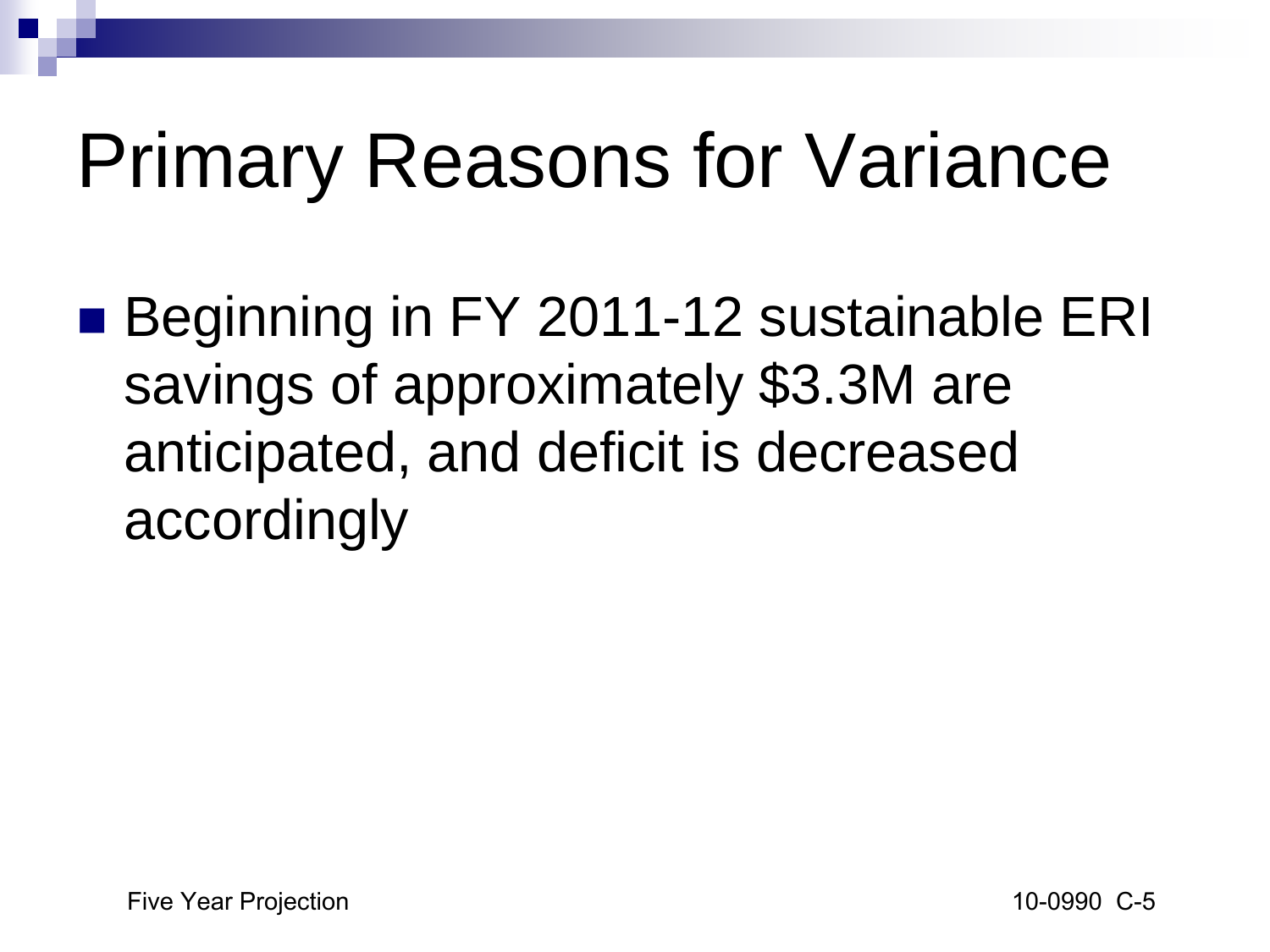# Changes to Fund Balance Assumptions

- Fund balance was initially projected to equal the prior year's Contingency carryforward only **□Assumes no department savings** □ Assumes no increased revenues
- Historically fund balance carryforward has always included some department savings and/or increased revenues
- Revised 5 year assumes \$2M of sustainable carryforward fund balance each year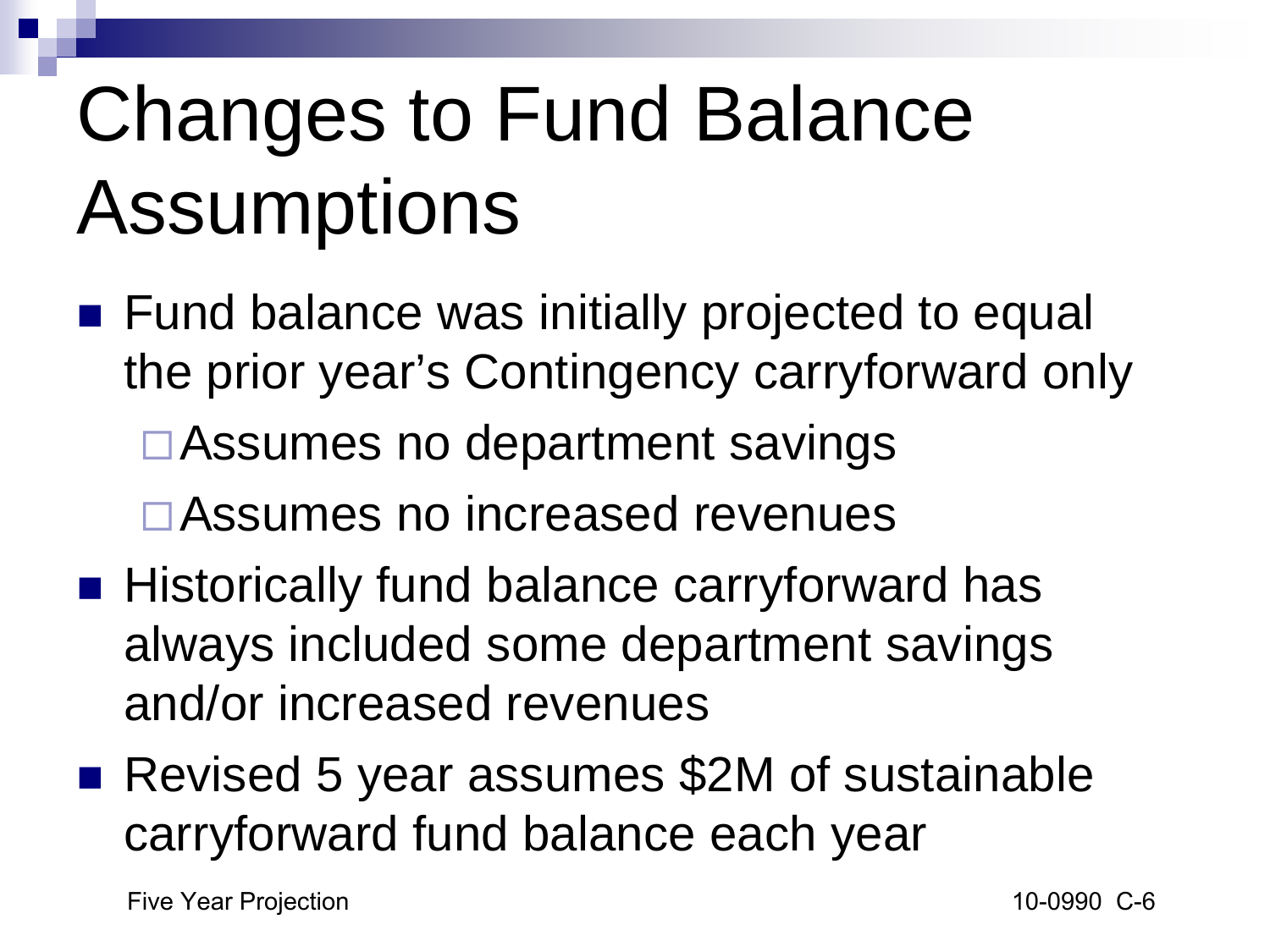## Revenue Assumptions

#### **Property Tax**

- Reduced by 4% in FY 2011-12
- Reduced by 0.5% for remaining 3 years

#### ■ Sales Tax

- □ 1% decline each year
- All other discretionary revenue sources remain flat
- Departmental revenue increases an average of 2% (primarily related to Human Services)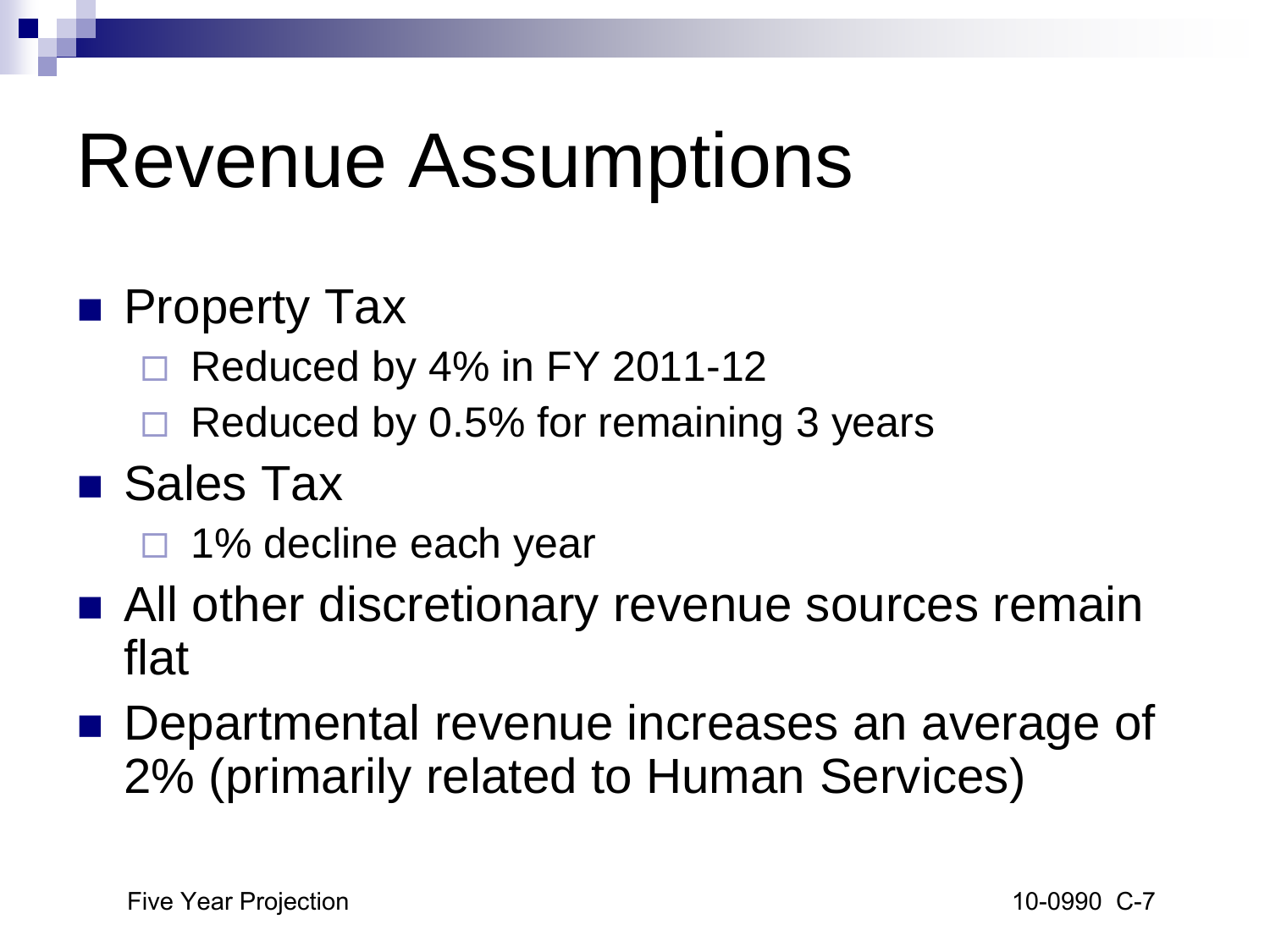## Appropriation Assumptions

- Salaries and Benefits increase 4% primarily related to assumed increases in CalPERS expenses
- Operating expenses increase 3%
- General Fund contribution of \$1.5M each year to the Road Fund
- General Fund contributions to Community Services programs remains at FY 2010-11 level with 3% growth
- No additional General Fund contributions for Capital Projects or Parks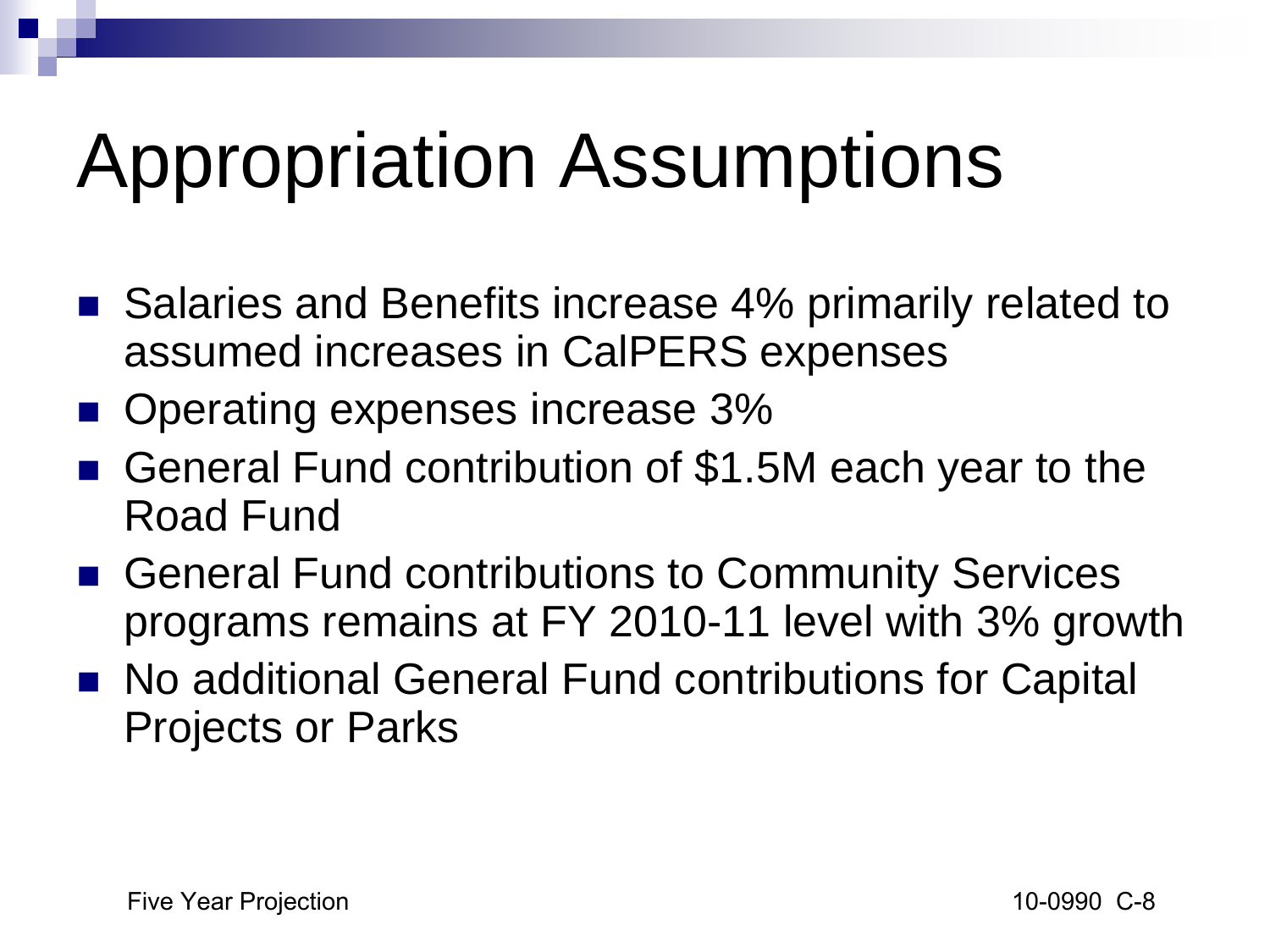### Conservative Assumptions



Five Year Projection **10-0990** C-9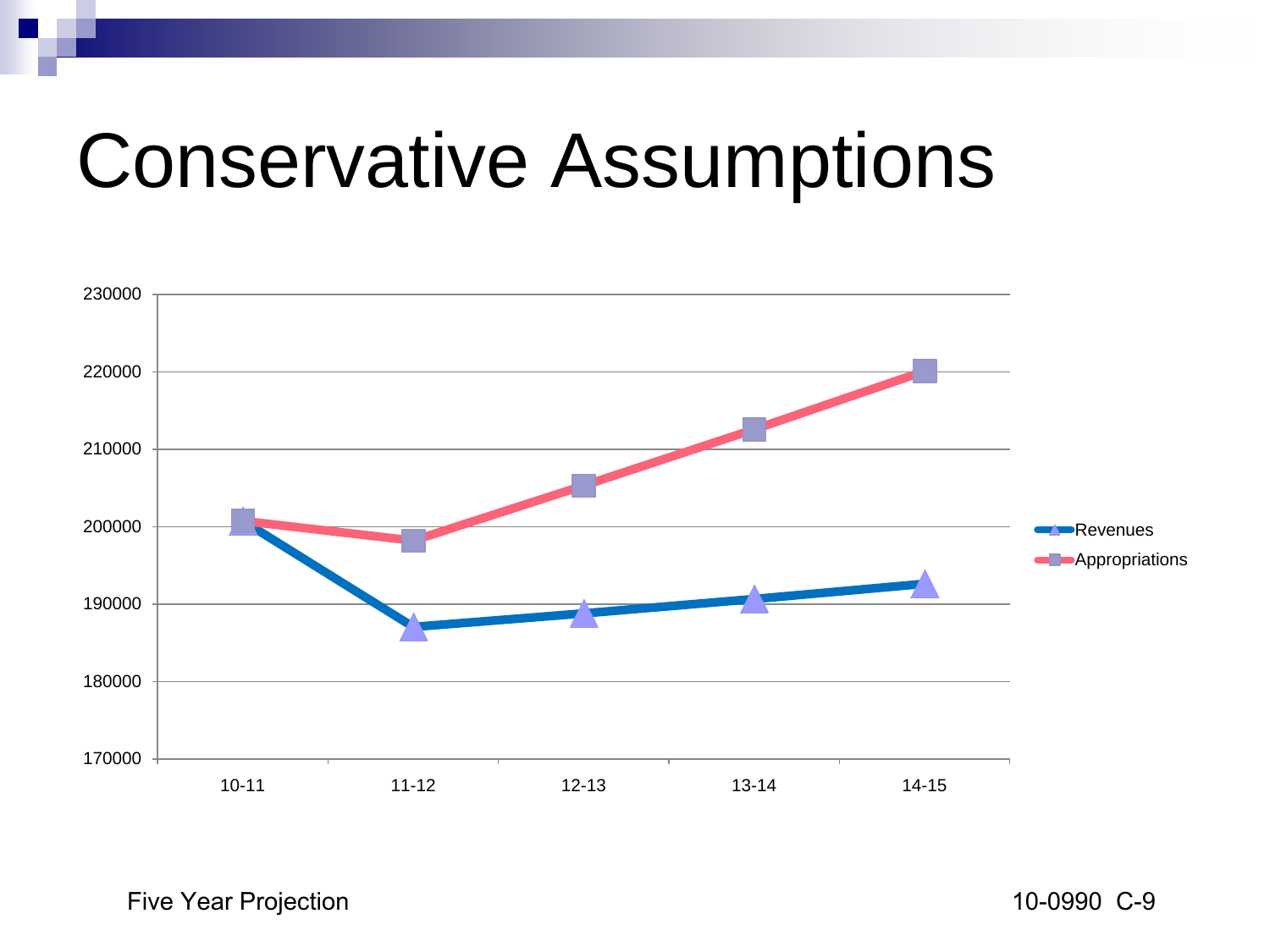## Contingency & Reserves

- Contingency remains at 3% of adjusted general fund appropriations
- Reserve remains at 5% of adjusted general fund appropriations
- Fund balance assumes \$2M in sustainable carryforward and 100% rollover of Contingency funds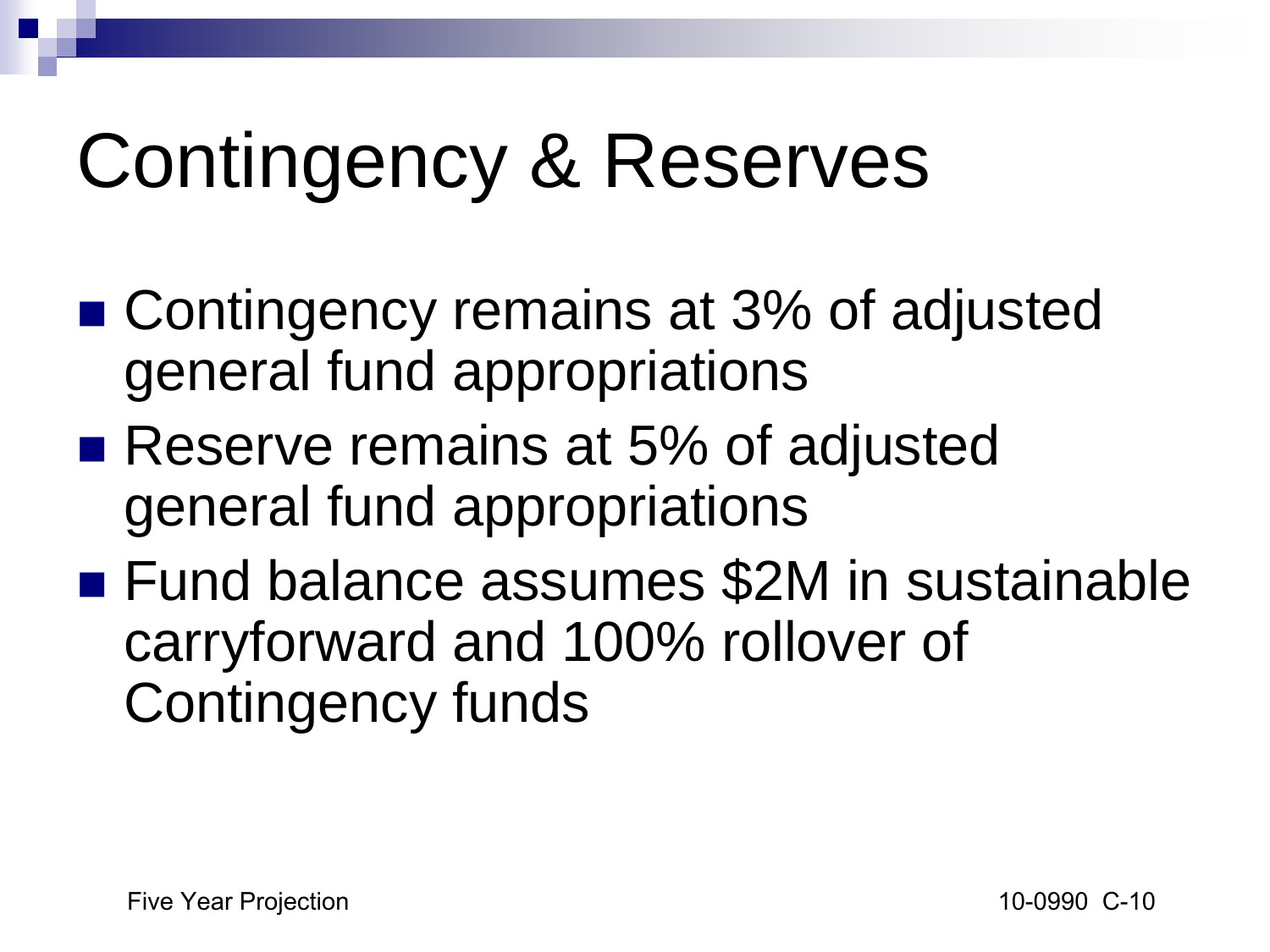### Current 5-Year Projected Shortfalls

|                  | FY 2010-11 FY 2011-12 FY 2012-13 FY 2013-14 FY 2014-15                  |  |  |
|------------------|-------------------------------------------------------------------------|--|--|
| <b>Shortfall</b> | $0$   $(10,969,746)$   $(16,366,443)$   $(21,861,454)$   $(27,603,907)$ |  |  |

■ Shortfalls are primarily structural Related to insufficient revenue to fund ongoing operational expenses

■ Use of one-time revenue or one-time savings will not help future year deficit, but will only "buy time"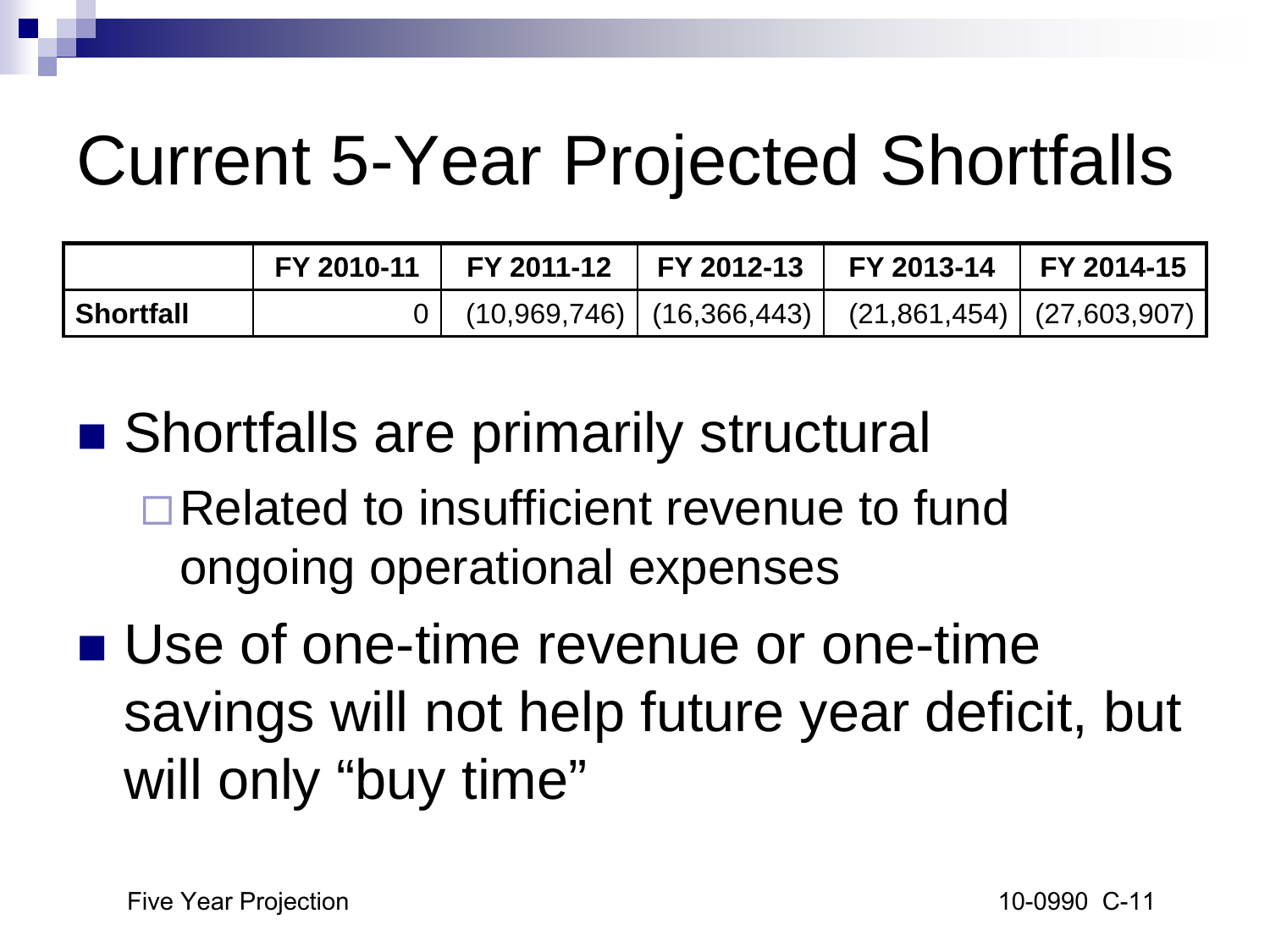#### One time example

#### **Example A – Use of one time revenue**

□ Utilize \$4.8M of carryforward fund balance (current placeholder in Designation for Capital Projects) to help fill the gap in FY 2011-12

|                                | FY 2011-12     | FY 2012-13     | FY 2013-14     | FY 2014-15   |
|--------------------------------|----------------|----------------|----------------|--------------|
| <b>Shortfall</b>               | (10, 969, 746) | (16, 366, 443) | (21, 861, 454) | (27,603,907) |
| <b>Reserve</b>                 | 4,800,000      |                |                |              |
| <b>New</b><br><b>Shortfall</b> | (6, 169, 746)  | (16, 366, 443) | (21, 861, 454) | (27,603,907) |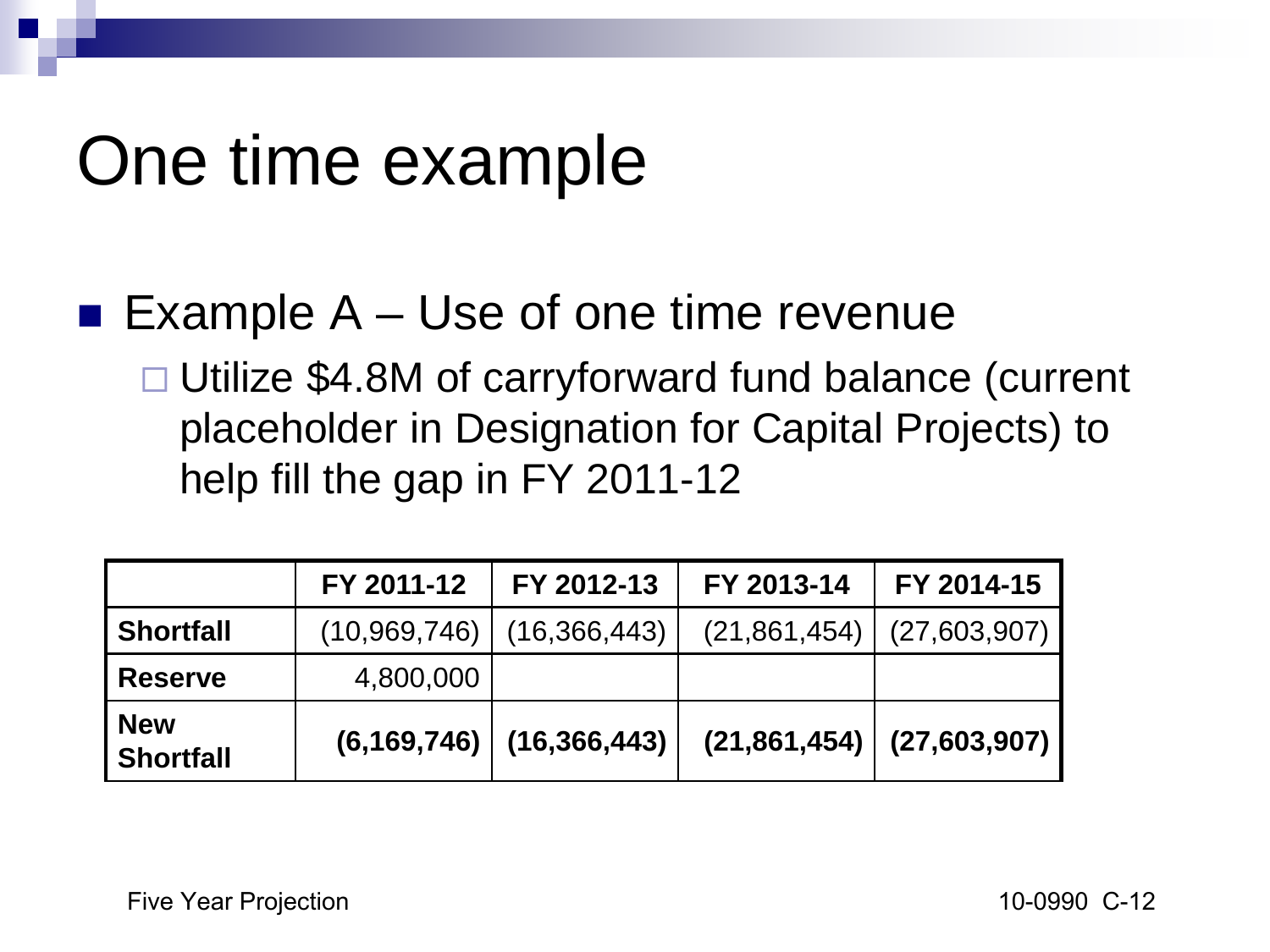### Sustainable Savings Example

#### **Example B – Sustainable savings**

- □ Reduce 110 positions in FY 2010-11 resulting in 100% cost savings by July 1, 2011
	- **Assumes \$100K savings per position**

|                                | FY 2011-12     | FY 2012-13     | FY 2013-14     | FY 2014-15                 |
|--------------------------------|----------------|----------------|----------------|----------------------------|
| <b>Shortfall</b>               | (10, 969, 746) | (16, 366, 443) | (21, 861, 454) | (27,603,907)               |
| <b>Savings</b>                 | 11,000,000     | 11,440,000     | 11,897,600     | 12,373,504                 |
| <b>New</b><br><b>Shortfall</b> | 30,254         | (4,926,443)    |                | $(9,963,854)$ (15,230,403) |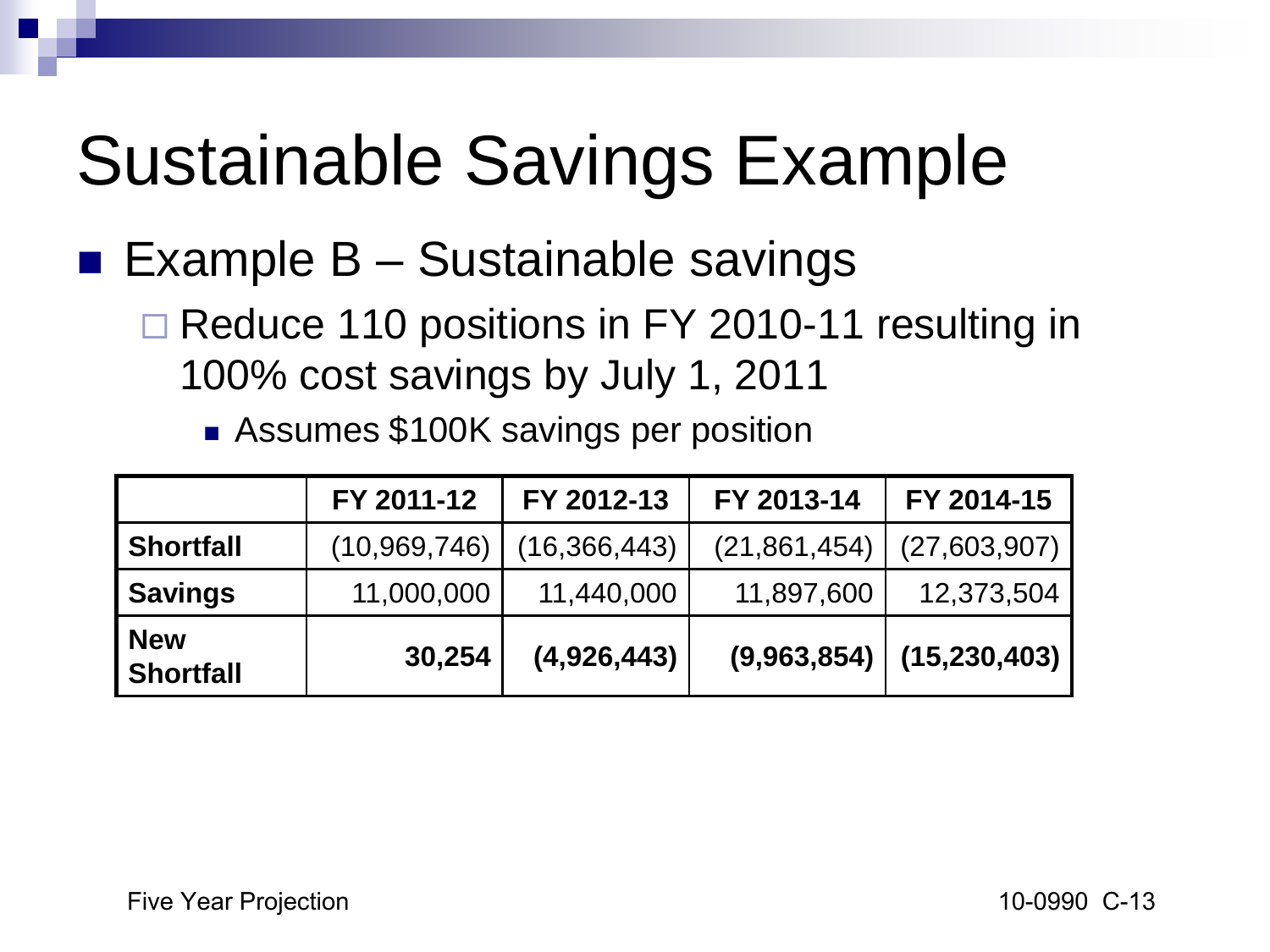#### Sustainable vs. One Time

#### □ Sustainable

|                                | FY 2011-12     | FY 2012-13     | FY 2013-14     | FY 2014-15                 |
|--------------------------------|----------------|----------------|----------------|----------------------------|
| <b>Shortfall</b>               | (10, 969, 746) | (16, 366, 443) | (21, 861, 454) | (27,603,907)               |
| <b>Savings</b>                 | 11,000,000     | 11,440,000     | 11,897,600     | 12,373,504                 |
| <b>New</b><br><b>Shortfall</b> | 30,254         | (4,926,443)    |                | $(9,963,854)$ (15,230,403) |

#### $\Box$  One time – Buys time

|                         | FY 2011-12                                  | FY 2012-13                   | FY 2013-14     | FY 2014-15                    |  |  |
|-------------------------|---------------------------------------------|------------------------------|----------------|-------------------------------|--|--|
| <b>Shortfall</b>        | (10,969,746)                                | (16,366,443)                 | (21, 861, 454) | (27,603,907)                  |  |  |
| <b>Reserve</b>          | 4,800,000                                   |                              |                |                               |  |  |
| New<br><b>Shortfall</b> |                                             | $(6, 169, 746)$ (16,366,443) |                | $(21,861,454)$ $(27,603,907)$ |  |  |
|                         | <b>Five Year Projection</b><br>10-0990 C-14 |                              |                |                               |  |  |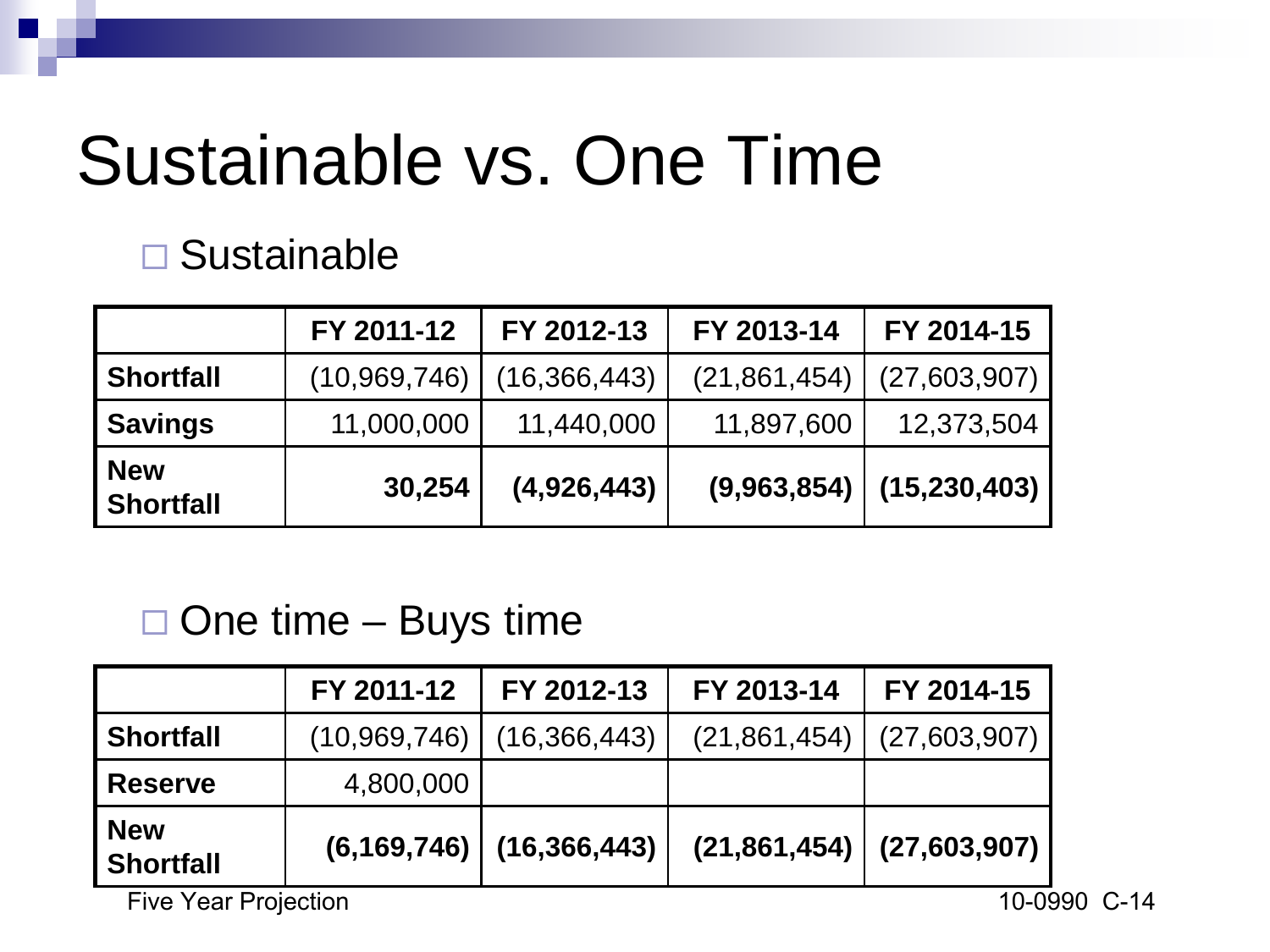## Next Steps

- 5 year projection is a tool
- Will be updated if major assumptions change
- Will be updated with adopted FY 2010-11 budget numbers
- Will be updated at mid-year to include any additional sustainable savings or use of one time funds